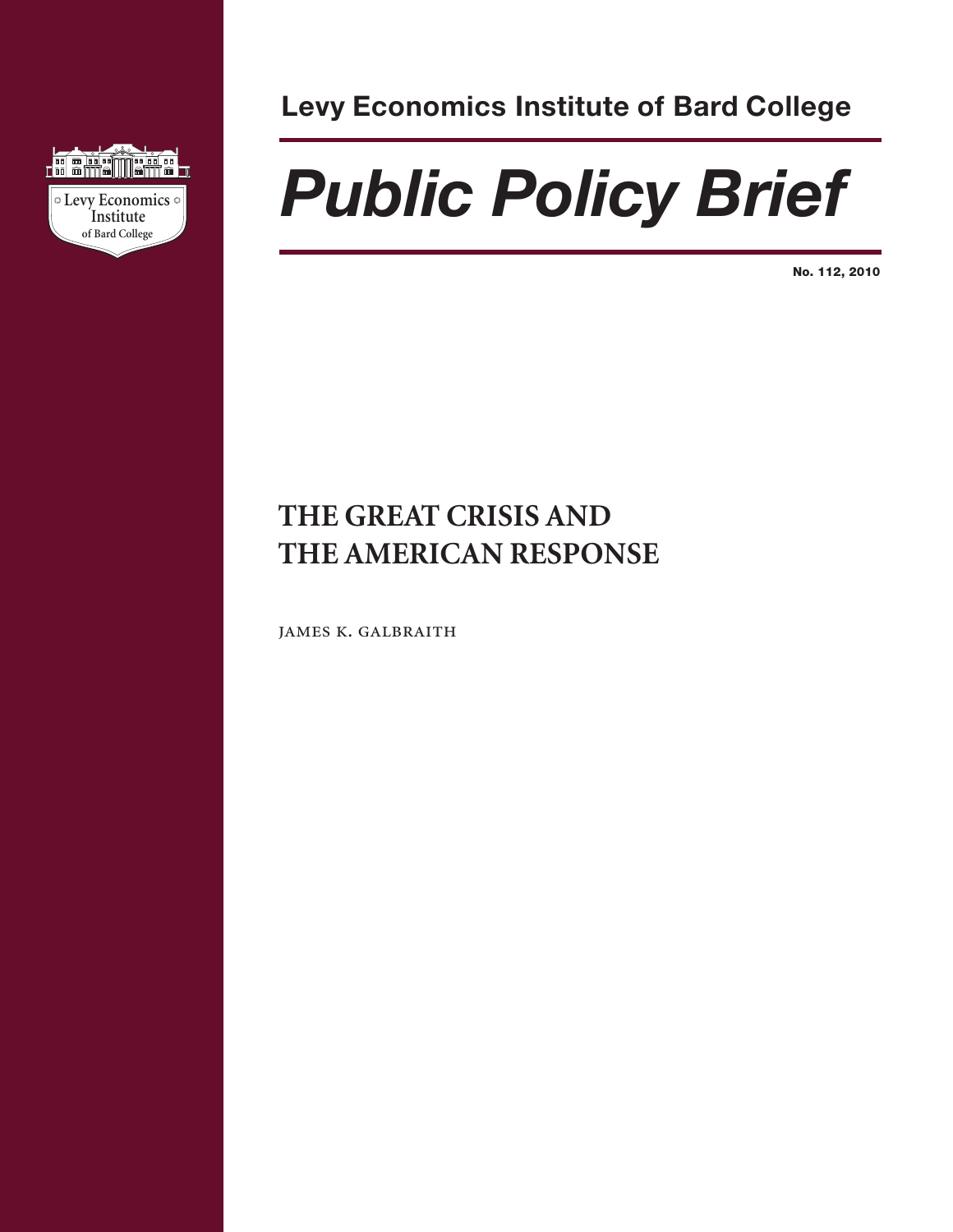## **Contents**

#### **3 Preface**

Dimitri B. Papadimitriou

**5 The Great Crisis and the American Response** James K. Galbraith

#### **12 About the Author**

The Levy Economics Institute of Bard College, founded in 1986, is an autonomous research organization. It is nonpartisan, open to the examination of diverse points of view, and dedicated to public service.

The Institute is publishing this research with the conviction that it is a constructive and positive contribution to discussions and debates on relevant policy issues. Neither the Institute's Board of Governors nor its advisers necessarily endorse any proposal made by the authors.

The Institute believes in the potential for the study of economics to improve the human condition. Through scholarship and research it generates viable, effective public policy responses to important economic problems that profoundly affect the quality of life in the United States and abroad.

The present research agenda includes such issues as financial instability, poverty, employment, gender, problems associated with the distribution of income and wealth, and international trade and competitiveness. In all its endeavors, the Institute places heavy emphasis on the values of personal freedom and justice.

Editor: Barbara Ross Text Editor: Debby Mayer

The Public Policy Brief Series is a publication of the Levy Economics Institute of Bard College, Blithewood, PO Box 5000, Annandale-on-Hudson, NY 12504-5000. For information about the Levy Institute, call 845-758-7700 or 202-887-8464 (in Washington, D.C.), e-mail info@levyinstitute.org, or visit www.levyinstitute.org.

The Public Policy Brief Series is produced by the Bard Publications Office.

Copyright © 2010 by the Levy Economics Institute. All rights reserved. No part of this publication may be reproduced or transmitted in any form or by any means, electronic or mechanical, including photocopying, recording, or any information-retrieval system, without permission in writing from the publisher.

ISSN 1063-5297 ISBN 978-1-936192-09-0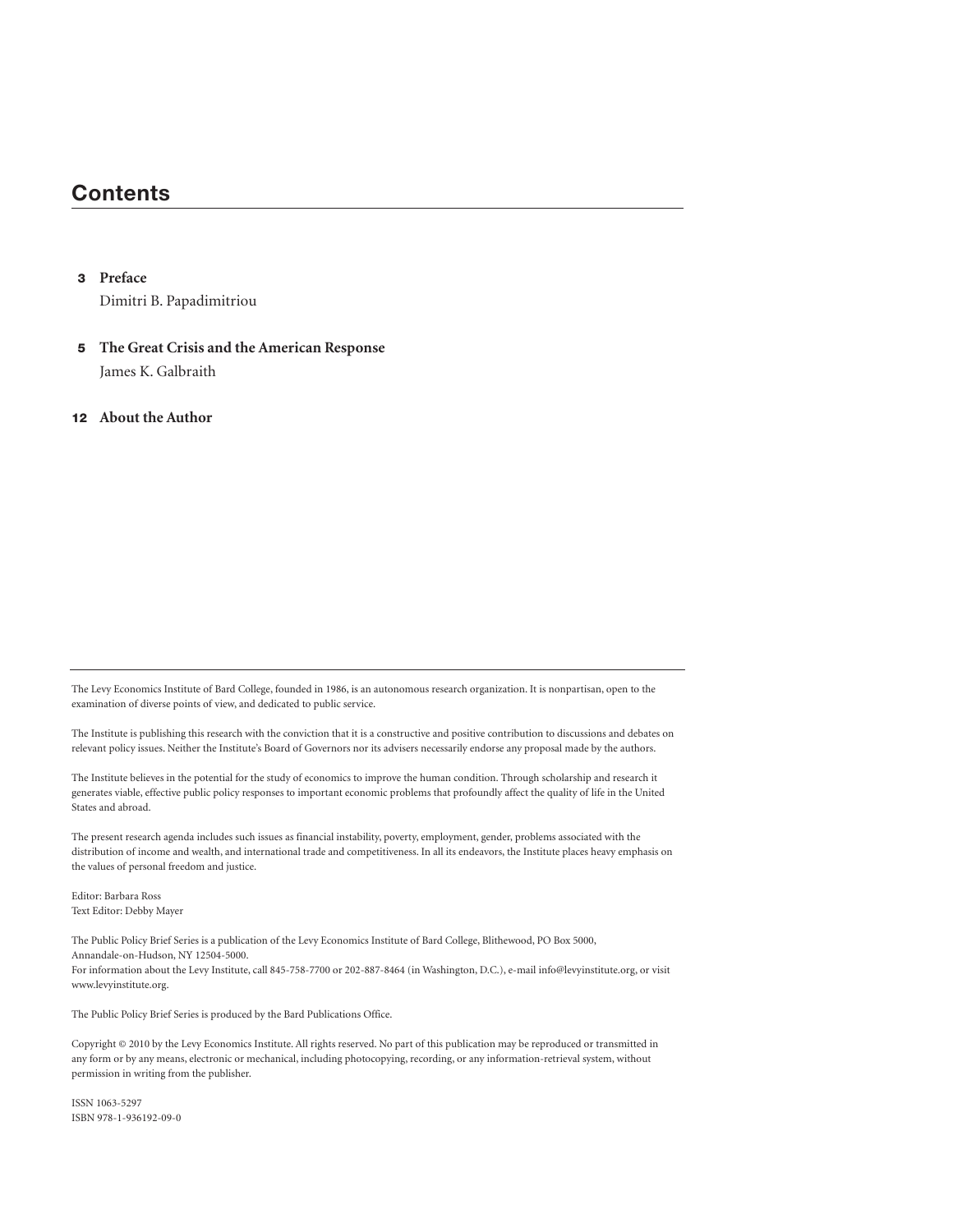## **Preface**

In this new brief, Senior Scholar James K. Galbraith addresses the nature of the financial crisis in the United States, and, in particular, its relationship to the role played over the last generation by the economics profession.

The global abatement of the inflationary climate of the past three decades, combined with continuing financial instability (e.g., the Asian and Russian crises of the late 1990s), helped to promote the worldwide holding of U.S. dollar reserves as a cushion against financial instability outside the United States, with the result that, for the United States itself, this was a period of remarkable price stability and reasonably stable economic expansion.

For the most part, the economics profession viewed these events as a story of central bank credibility, fiscal probity, and accelerating technological change coupled with changing demands on the labor market, creating a mental model of self-stabilizing free markets and hands-off policy makers motivated by doing the right thing—what Galbraith calls "the grand illusion of the Great Moderation." A dissenting line of criticism focused on the stagnation of real wages, the growth of deficits in trade and the current account, and the search for new markets, with its associated costs. This view implied that a crisis would occur, as the situation was intrinsically unstable, but that it would result from a rejection of U.S. financial hegemony and a crash of the dollar, with the euro and the European Union (EU) the ostensible beneficiaries.

A third line of argument went beyond these two broadly opposing and symmetric views, a line articulated by two figures with substantially different perspectives on the Keynesian tradition: Wynne Godley and Hyman P. Minsky. Galbraith discusses the approaches of these Levy distinguished scholars, including Godley's correlation of government surpluses and private debt accumulation and Minsky's financial stability hypothesis, as well as their influence on the responses of the larger economic community.

Galbraith himself argues the fundamental illusion of viewing the U.S. economy through the free-market prism of deregulation,

privatization, and a benevolent government operating mainly through monetary stabilization. The real sources of American economic power, he says, lie with those who manage and control the public-private sectors—especially the public institutions in those sectors—and who often have a political agenda in hand. Galbraith calls this the predator state: a state that is not intent upon restructuring the rules in any idealistic way but upon using the existing institutions as a device for political patronage on a grand scale. And it is closely aligned with deregulation.

In the last decade, as clear signals were sent that previous laws, regulations, and supervisory standards would be relaxed, the financial industry was overrun by the most aggressive practitioners of the art of originating and distributing mortgages *that were plainly fraudulent*. The rewards of involvement were extraordinary, to the point that 40 percent of reported profits in the United States were earned in the banking sector by enterprises that paid out about half of their gross revenues in compensation.

The game came to an end, of course, in September 2008, with the failure of Lehman Brothers. The Troubled Asset Relief Program effectively quelled a panic, but at the price of forestalling restructuring and reform that would get at the root of the financial crisis. And even though we have managed to sidestep a second Great Depression, that success is marked by extreme limitations: by a decimated housing sector and a reeling middle class; by the functional dismantling of the major institutions of the American welfare state; and by a loss of trust in the financial sector that cannot be regained until those responsible for the mortgage fraud are identified and prosecuted, in full.

And there is the issue of Europe. The events in Europe are customarily treated as a Greek crisis, but this is a profoundly misleading narrative, and it misses the essential part of the story. In September–October 2008, as the U.S. financial crisis was peaking, the spreads on Greek government bonds began to diverge from those on German government bonds, and they have been diverging ever since. Clearly, this is related not to Greek profligacy but to the crisis in the United States and a generalized flight to safety.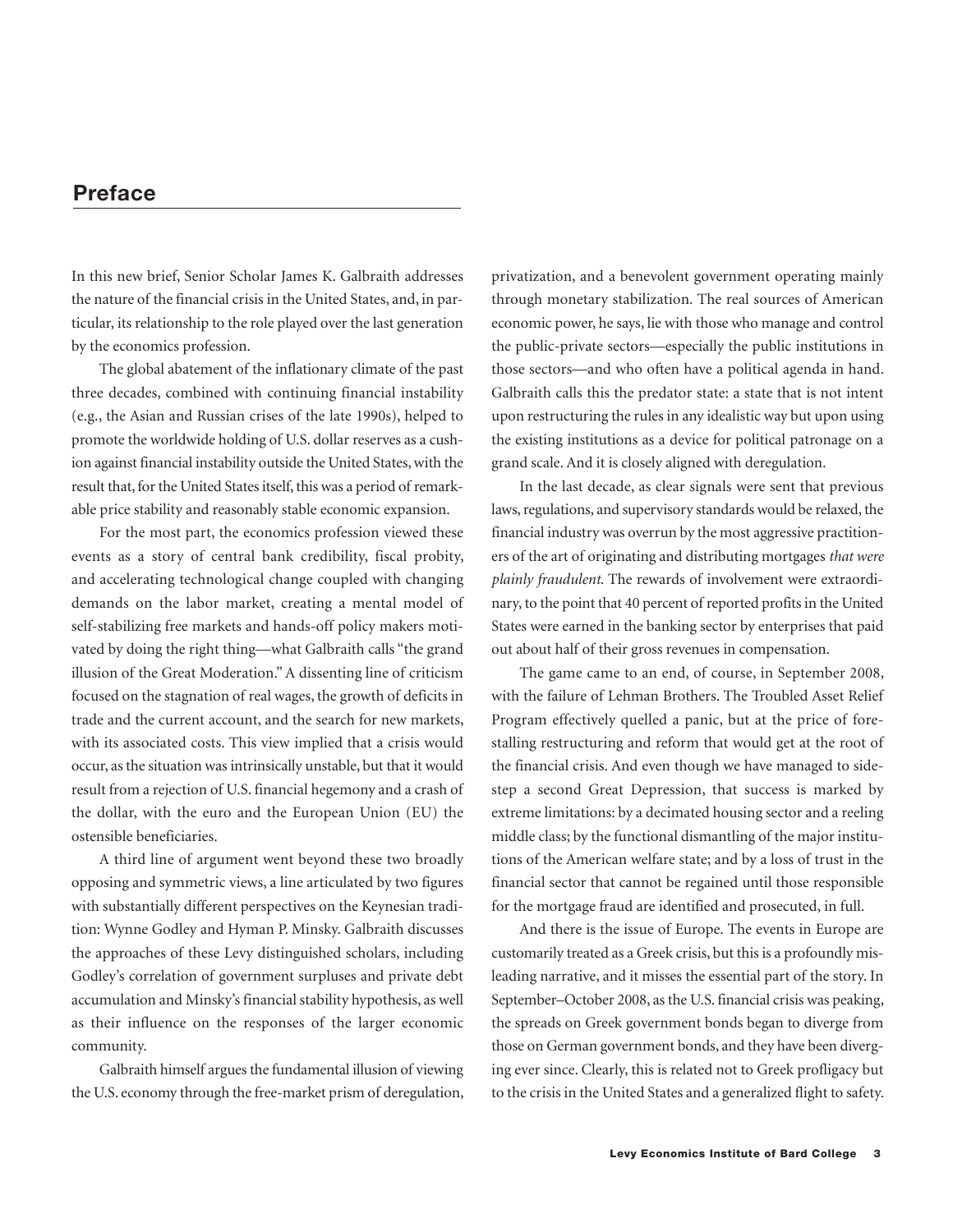Still to be resolved is the political game between the bond markets and the EU and European Central Bank over whether the latter entities will relieve the large financial institutions of their losses. In Galbraith's view, the only way this game *can* be resolved is with the capitulation of the authorities and the Europeanization of Mediterranean debts. This leaves Europe with a situation very similar to what we have in the United States, in which the banks have been effectively rescued but the economies have not, and the price is paid by relentless rounds of fiscal austerity—with the possibility that the economies on both continents may be unable to move back to a pattern of constructive growth.

As always, I welcome your comments.

Dimitri B. Papadimitriou, *President* June 2010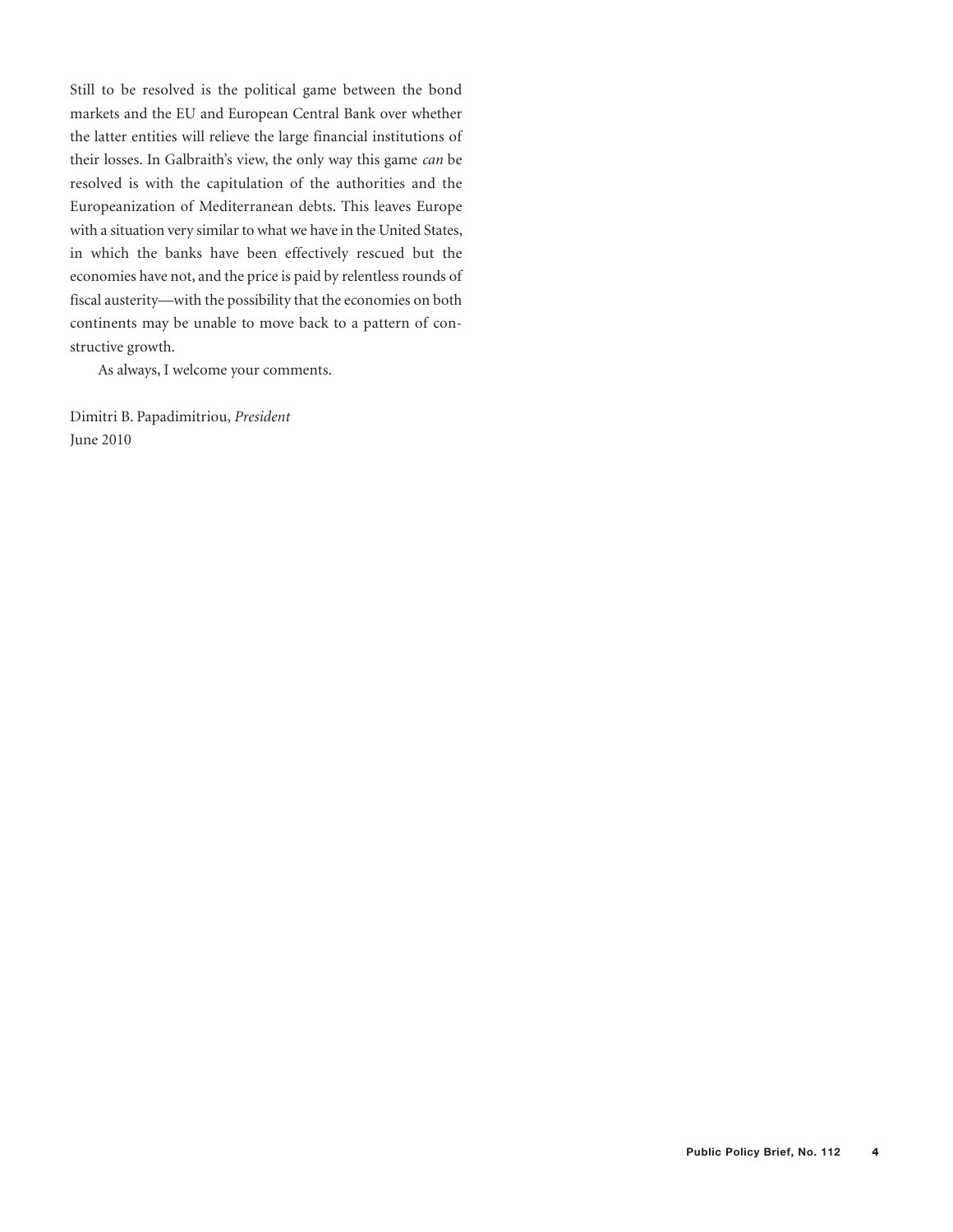*This brief is adapted from an address to the German Association for American Studies, Humboldt University, Berlin; May 27, 2010.*

I want to address the nature of the financial crisis in the United States, and, in particular, its relationship to the role played over the last generation by the economics profession. The first theme of my remarks I've given a little subtitle to, "The Grand Illusion of the Great Moderation"—a characterization of the last three decades in economic life that gained a great deal of prominence, partly because it was championed over the years by Ben Bernanke, the now-incumbent chairman of the Board of Governors of the Federal Reserve System.

The late 1970s and early 1980s were an extraordinarily turbulent time. They were a time of sharply declining competitiveness in manufacturing and trade union power, followed later in the 1980s by the collapse of the Soviet Union and associated governments, the opening of world commodity markets to a very significant degree, and the rise of labor-intensive goods produced in China and their penetration in world markets. Consequently, there was a global subsidence of the inflation that had built up in the late 1960s, throughout the 1970s, and into the early 1980s. At the same time, continuing financial instability, including the crises in Asia in 1997 and in Russia in 1998, helped to promote the worldwide holding of U.S. dollar reserves as a cushion against financial instability outside the United States—with the result that, for the United States itself, this was a period of remarkable price stability and reasonably stable economic expansion.

The economics profession did not give these events the cosmopolitan interpretation that I just have. Rather, it reduced them to a story of the credibility of the central banks (specifically, the Federal Reserve), of probity and responsibility on the part of the fiscal authorities, of accelerating technological change coupled with the changing demands on the labor market—all of which were, if you like, characterizations of causal relationships that very well could have happened in any closed economy. Thus, the economists created a mental model of self-stabilizing free markets and hands-off policy makers motivated to do the right thing, full of good intentions and primarily dedicated to maintaining an overarching climate of price level stability so as to permit the forces of the free market to reach their maximum efficiency.

Arguments between economists largely resolved into a debate between the purists, who held that essentially no government intervention in the economy was required; and those who professed a slightly more pragmatic bent, and who argued that, from time to time, it might also be useful to have a stabilizing contribution from the fiscal authorities to offset external shocks and other forces that might, from time to time, cause a disturbance in labor markets. This view came to be a very widely held one in the economics profession right up into 2008, when the American Economic Association was sponsoring sessions with such broad and confident titles as "How Did the World Come to a Consensus on Monetary Policy?"

I find a little irony in this, because one of the ostensible great contributors to the climate of the Great Moderation was the change in Federal Reserve reporting procedures instituted in the mid-1970s under what came to be known as the Humphrey-Hawkins process, whereby the chairman of the Board of Governors reports every six months to both houses of Congress as to the goals and objectives of the Federal Reserve. The irony for me is that I happen to have been the young staff member on the banking committee of the House of Representatives who drafted the statutory language that went into the Humphrey-Hawkins Act, requiring that testimony. And for seven or eight years I was the staff person who actually organized the hearings, who wrote the questions and otherwise tried to antagonize the Federal Reserve to the extent that I could. Certainly, as a young man in his middle twenties, I did not think that I was contributing in any serious way to a revolutionary development in the stabilization of the global economy. But there were economists 30 years later who, if they could have known of my role, would have been obliged to give me some credit for it.

This is not to say that everybody in advance of the crisis accepted this worldview. There was a line of criticism that for the purposes of this brief I will call the Marx-Lenin-Luxemburg critique. This is a view that pointed to the dark side of the Great Moderation, a view that focused on the alleged—and indeed, reported—stagnation of the real wage in the United States, particularly in relationship to productivity growth, and the implied deterioration of the distribution of income, of wages in favor of profits. It emphasized the highly measured and much remarkedupon increase in economic inequality. It also drew attention to the consequences of the deindustrialization of the 1980s, in particular the large and ever growing deficit in trade and the current account, and, ultimately, to what Rosa Luxemburg would have described as a "crisis in realization," otherwise known as the problem of imperial overstretch, of the search for markets and the cost of that search, vividly brought to the world's attention in 2003 at the time of the American invasion of Iraq.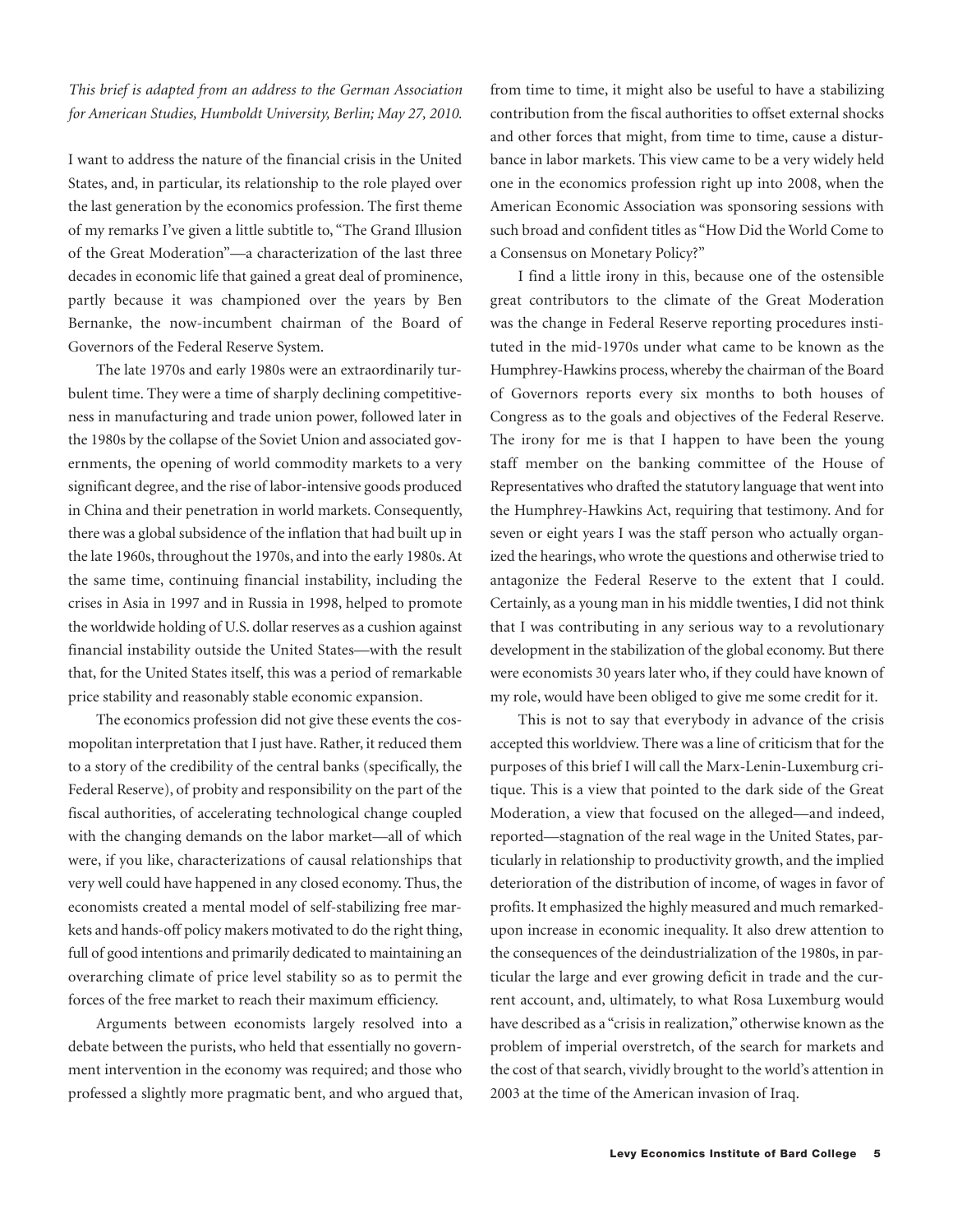This story formed the basis of a leftist critique in and outside of the United States. It implied that there would be a crisis, as the situation was intrinsically unstable, but that the crisis would come first and foremost from a rejection of U.S. financial hegemony as a whole, and of the instruments of that hegemony; namely, the assets denominated in dollars held around the world. It would come, in other words, from a crash of the dollar; ostensibly, the beneficiaries of that crisis would be the euro and the European Union. Europe, in this view, was considered a contrasting sociopolitical entity with largely solid social democratic virtues, a relatively low military burden—in fact, a turning away from militarism—and a relatively balanced set of international accounts. So I think we did see a number of scholars who had misgivings about—or indeed, a radical dissent from—the narrative of the Great Moderation.

But both of these views, the GM view and the MLL (or Marx-Lenin-Luxemburg) view, showcase what is essentially a real-economy analysis. It is an analysis rooted in deep phenomena—in a flexible labor market, for example, which could either be celebrated for its ability to deliver employment or castigated for its inability to sustain real wages; in an efficient capital market, which could be celebrated for bringing world production to its highest achievable level or castigated for its effects on American labor—and a process of class struggle and the search for the realization of surplus (in the MLL view). Neither the GM nor the MLL perspective focused intently on the financial sector, on the monetary aspects of the production process or the relationship of credit to output. Nor did either focus on the relationship between the public and private sectors in the United States. Neither, therefore, came very close to developing a truly useful and relevant analysis of what actually occurred.

A third line of argument went beyond these two broadly opposing and symmetric views, a line I see as descending from the ideas of John Maynard Keynes but in modern times largely articulated by two figures with substantially different perspectives on the Keynesian tradition. One of these was Wynne Godley, a former senior adviser to the treasury in the UK, a professor of applied economics at the University of Cambridge, and a great gentleman who just recently passed away, in May. The other was Hyman Minsky, a maverick financial economist to whom I shall return momentarily. Godley articulated his approach in a series of papers published by the Levy Institute beginning in the mid-1990s. He argued above all that it was essential to develop a macroeconomics in which the accounting relationships were consistently articulated, so that their implications could not be ignored and the consequences of things happening in any one part of the economy would be fully taken into account in the analysis. One of the things that Godley's analysis pointed to, very effectively, over this period was the unsustainability of surpluses in the government's budget. It is odd now to reflect on that, but in the late 1990s the U.S. government budget went into a very substantial surplus, and at the end of that decade Larry Summers, then secretary of the treasury, happily made the projection, at a meeting I attended and on other occasions, that if things continued, the United States' public debt would be totally eliminated in the space of 13 years or so.

The essence of the Godley analysis was that it was pointless to make such projections, as things could *not* continue: the law once articulated by Herbert Stein, chair of the Council of Economic Advisors under Richard Nixon, would apply. Stein's Law famously states that when a trend cannot continue, it will stop. Why so? Because the accounting obverse of a surplus in the public sector is a deficit in the private sector, a deficit manifested in the increasing accumulation of debts held by, in the late 1990s, mainly private corporations, and mainly in the technology sector. That is to say, there was an obligation to make good by generating cash flows on financial commitments via increasingly improbable business plans—an obligation that, in fact, could not be honored and was not honored, and that was largely repudiated in the slump that followed the crash in the tech sector in the middle of 2000. And, of course, government budgets went promptly back into deficit at that time.

A second proposition of the Godley analysis related to the events that then developed in the housing sector over the course of the decade of the 2000s. Now a different part of the private sector went increasingly into debt. Households increasingly took on mortgage obligations, draining the equity from their homes in order to support their consumption patterns, generating construction and other forms of economic activity. In so doing, they generated tax revenues, which again narrowed (though they did not eliminate) the government budget deficit over this period, while sustaining economic growth until around 2008.The essential point was that this phenomenon, like the previous one, had definite limits, because private parties, unlike governments, do have to repay their debts.

Hyman Minsky's analysis, although thoroughly compatible with Godley's, focused on the intrinsic instability of the financial sector, an instability from which the Great Moderation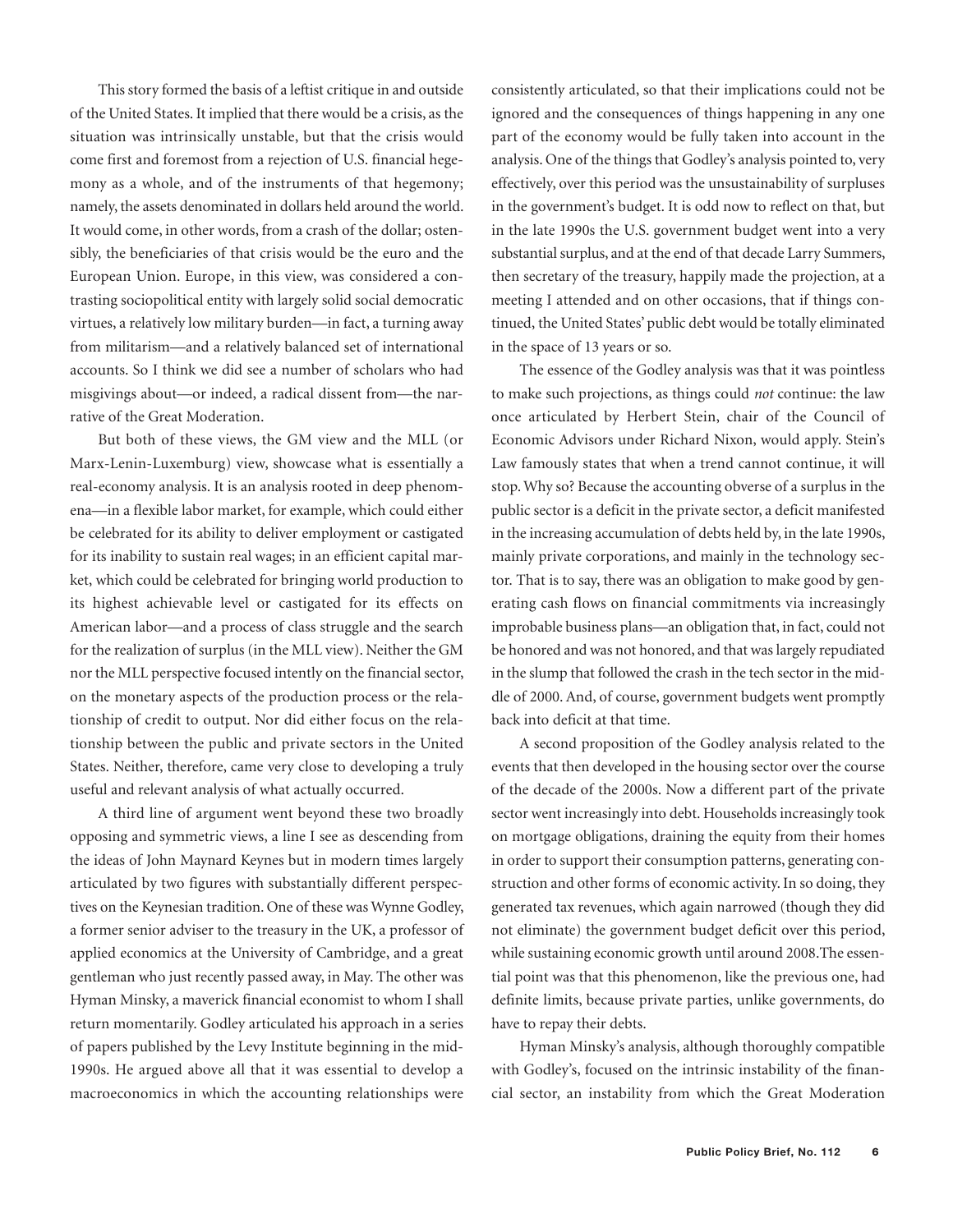economists assiduously avert their eyes because it violates their notions of human economic rationality, but an instability that is nevertheless, in Minsky's view, entirely the product of rational processes. Minsky's argument was that stability itself creates instability. A period of stable economic growth and low inflation generates increasing confidence on the part of economic players. They can come to believe that they are part of a new era—that things really have changed. They come to be discontented with the low rates of return that are available on ordinary investments and therefore naturally seek the frontiers of greater risk. As they do that, they are seeking more and more to be on the tails of the distribution—to move the mean of the distribution (something that is quite difficult to achieve)—and they shift from a position in which their financial obligations are what Minsky called hedge positions—completely fundable on the basis of historic cash flows—to speculative positions, which must be refinanced in uncertain conditions at some future time. These conditions may well be favorable to refinancing; they may well be sustainable for at least some time. But they are not guaranteed to be such, depending as they do upon basically unforeseeable macroeconomic circumstances at the time the debts come due.

The problem is that as more and more players move into speculative territory, they reach a second-phase boundary, another transition, moving from what Minsky called speculative finance to what he called Ponzi finance, or a situation in which financial commitments can be met only with further borrowings—a situation that is intrinsically unsustainable for a private party because no one will lend to someone who must borrow in order to pay interest on previous debts.

There were some who did see unsustainable processes at work. Dean Baker, head of the Center for Economic Policy Research in Washington, D.C., was a remarkable example. Beginning in the early part of the last decade he called attention to, among other things, the sign of extraordinarily high pricerental ratios in the public housing sector—high and rising, and clearly more likely to fall at some time than to continue to rise forever. A great deal of credit has to go to those few people working in the Godley and Minsky traditions who were brave enough to foresee the developments that had in fact occurred and whose framework was such that it put them quite close to the actual character of the disaster that unfolded from 2007 forward.

Yet I don't think either of these analyses gets quite to the heart of the issues. So I would like to put before you a third line, one that is broadly in descent from my father's work, in *The New*

*Industrial State*, on the role of the great corporation and its relationship to financial authority. This is a theme that I took up in general terms in application to the situation that we now face, in my 2008 book *The Predator State*. The argument I made was that it is fundamentally an illusion—an error—to view the U.S. economy through the free-market prism, created in the Reagan period, of deregulation, privatization, and a detached, benevolent government operating mainly through monetary stabilization. I would argue instead that when you examine the institutions of American economic growth you find a dominant role in many important areas of the public sector—of the government—usually in a kind of partnership with private institutions. This is found, for example, in the Social Security system, which provides a bulwark against poverty for the elderly but is supplemented by many of them through private pensions and investments accumulated over the years in tax-sheltered private accounts. It's true of the health care system, which is a public system for very substantial parts of the population: everyone age 65 and over is covered by Medicare, a great many poor people are covered by Medicaid, veterans are assisted by the Veterans Benefits Administration, and public employees are, of course, covered.

But the public sector in health care operates in a kind of antagonistic partnership, and a very difficult and inefficient partnership, with a private sector that continues to provide private health insurance largely through employers with, again, taxfavored programs. This is also true of higher education, in which public and private institutions hold approximately equal weight. A system of land-grant universities has produced some of the greatest achievements of U.S. higher education over the years, but there are also fine private institutions that depend very heavily on tax-favored philanthropic contributions. And it's true in the housing sector: in the financing of privately owned homes, in the institutions, created in the New Deal and reinforced in the Great Society, that gave us 30-year fixed-rate mortgages; that gave us Fannie Mae and Freddie Mac (public entities that were later privatized), which refinanced those mortgages; that created a structure in the 1930s through the '70s and '80s of savings-andloan institutions that were dedicated to housing finance and that operated under special interest-rate regulations that permitted them certain advantages in the financial marketplace.

By and large, these public-private collaborations, while inefficient and defective in important respects—again, that's certainly true of our health care—have been substantial successes.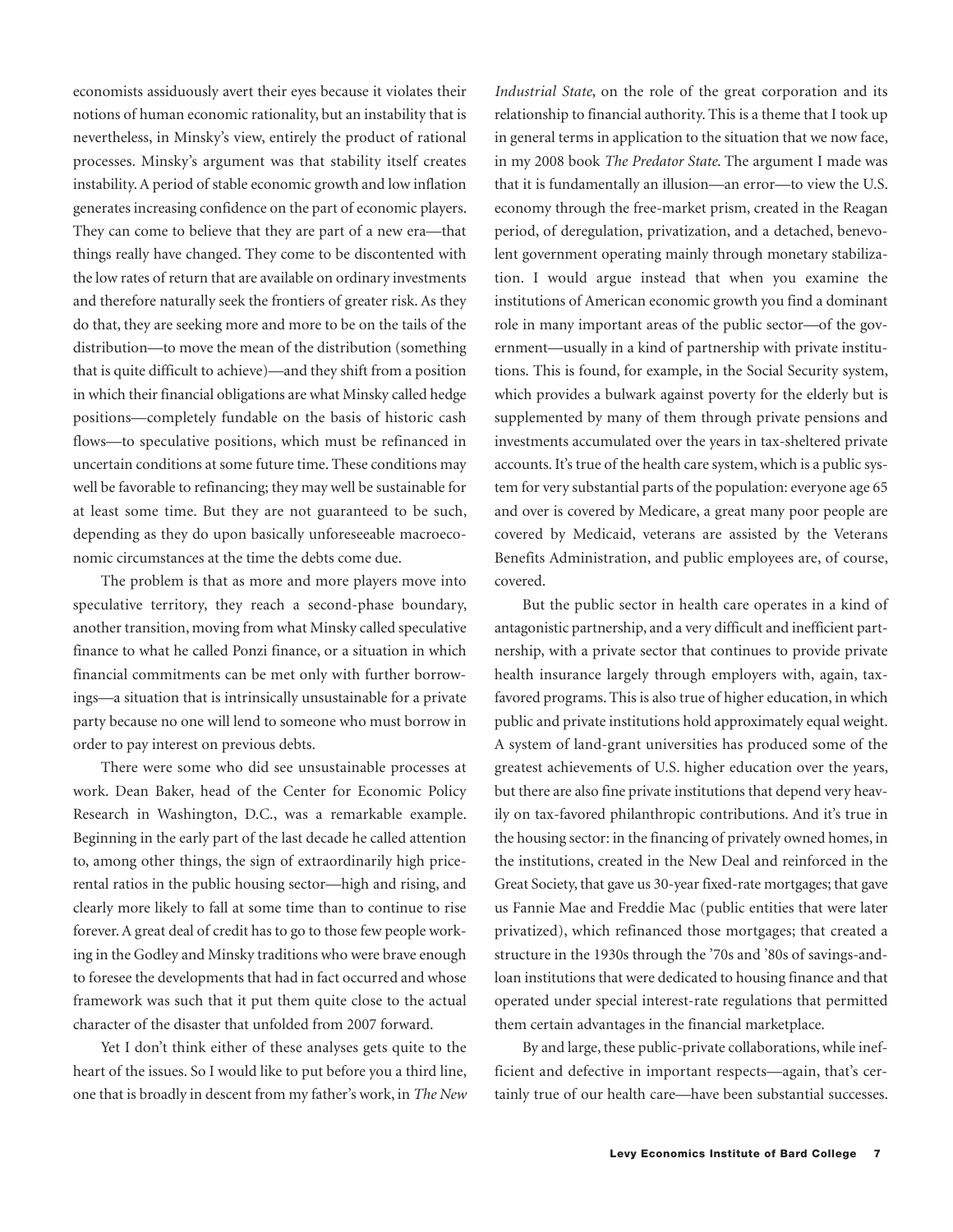They are very robust politically and they achieve their stated objective, by and large, by facilitating wide access to the services that they foster. In comparison with this system, particularly when one also considers the regulation of many other aspects of the economy, truly free markets are very small change. They barely exist; they are a fringe phenomenon. And while they hold a particular pride of place in American political rhetoric, practical people in political life understand their limited nature. That is to say, conservatives, particularly in recent administrations, have understood very well that the true sources of American power lie with those who manage and control the public-private sectors, especially the public institutions in those sectors.

The conservative objective in modern times has not been to privatize these institutions completely or to eliminate them but to place them in sympathetic hands, and thus to permit small amounts of vast cash flows to be directed to politically favored groups. This is what I call the predator state: a state that is not intent upon restructuring the rules in any idealistic way but upon using the existing institutions as a device for political patronage on a grand scale. Closely related to the predator state has been the general reinterpretation (something that has troubled me ever since I first encountered it in graduate school in the 1970s) of the role of regulation in an economy, a reinterpretation of regulation not as a function of necessity but as a burden, as something that should be minimized to the extent possible, and where the benefits should always be weighed against the costs. That view is sufficiently familiar as to go unquestioned by a great many, but I would suggest that it is a view that profoundly misconstrues what regulation is and what it does in an advanced society.

In an advanced society, in sectors where there is the slightest complexity (and there are many of them), where there are production processes involving lengthy supply chains, regulation serves not as a burden on businesses but as a guarantee that the markets are viable, a guarantee that it's reasonably safe to participate in the commerce at hand—safe to eat the lettuce or to buy the electric appliance or to commit your savings to a financial institution. Without the regulatory apparatus that pervades our lives, most of the institutions in an advanced economic society, from airlines to banks, would not exist. Nobody would get on an airplane if they did not believe that the Federal Aviation Administration was running traffic control—that planes were not going to run into each other in the sky. And nobody would put their money into banks if they did not believe that the regulatory agencies would have some authority over management of their deposits and provide insurance to protect them in the case of a run.

What happened in the last decade or so, it seems to me, is that the predator state took root in an especially dramatic way in the financial sector. Very clear signals were sent that previous laws, regulations, and supervisory standards would be relaxed. This was not a subtle business. In the first term of the second Bush presidency, the chief of the Office of Thrift Supervision came to a press conference with a stack of federal regulations pertaining to underwriting standards and a chainsaw—*a chainsaw*. This, as I say, was not subtle. His more subtle colleagues brought pruning shears. The message was unambiguous: the cop was off the beat.

The result was that the financial industry was largely overrun by the most aggressive practitioners of the art of originating questionable mortgages. I'll go further than that: the art of originating mortgages *that were plainly fraudulent*. It was an environment in which the lenders certainly knew that the borrowers would not be in a position to continue to service those mortgages past, at most, three or four years—mortgages that were in fact designed to have that result. These were mortgages made to people who could not document their incomes, who had bad or nonexistent credit histories, against houses appraised by appraisers chosen by their willingness to inflate the value of those houses and drafted in such a way that the initial rate was low enough to be serviced for a short period of time —so-called "teaser" rates but with provisions that would cause the payments to double or triple in two or three years, when the rates were reset to what was widely and accurately expected to be the prevailing higher interest rates imposed by the Federal Reserve.

To take up just one aspect of this: there is no nonfraudulent reason for a lender to knowingly accept an inflated appraisal on a house. No known explanation of that can be construed as innocent. Why did they do it? The business model was no longer one of originating mortgages, holding them, and earning income as home owners paid off their debts; it was one of originating the mortgage, taking a fee, selling the mortgage to another entity, and taking another fee. To do that, the mortgages had to be packaged. They had to be sprinkled with the holy water of quantitative risk-management models. They had to be presented to ratings agencies and blessed and sanctified, at least in part, as triple-A, so that they could legally be acquired by pension funds and other fiduciaries, which have no obligation to do any due diligence beyond looking at the rating.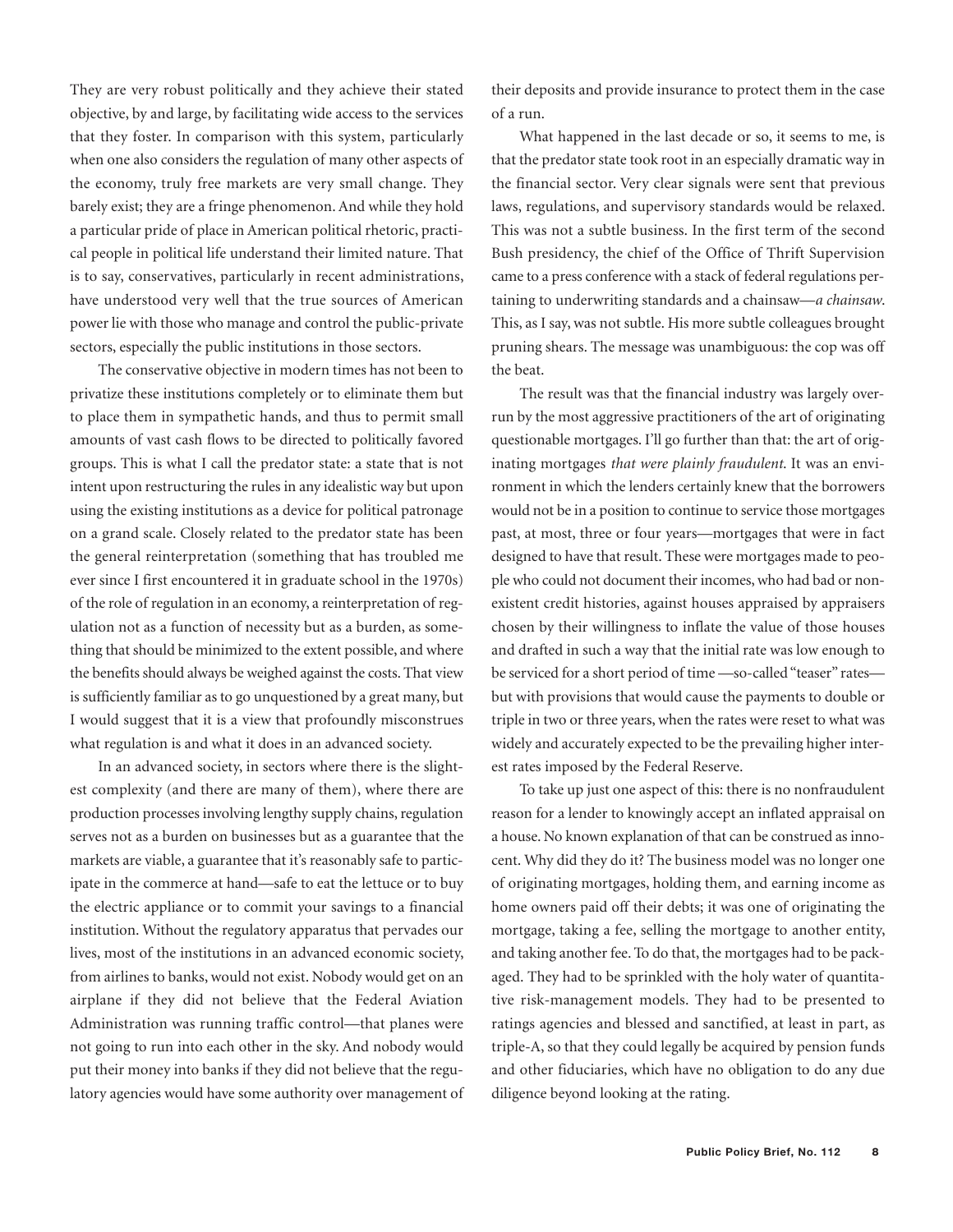Alchemy was the result: a great deal of lead was marketed as gold. I think it's fair to say that if this sounds to you like a criminal enterprise, that's because that's exactly what it was. There was even a criminal language associated with it: *liars' loans*, *NINJA loans* (no income, no job or assets)—it sounds funny, but in fact this is why the world financial system has melted down *neutron loans* (loans that would explode, killing the people but leaving the buildings intact), *toxic waste* (that part of the securitized collateral debt obligation that would take the first loss). These are terms that are put together by people who know what they are doing, and anybody close to the industry was familiar with those terms.

Again, there's no innocent explanation. I would argue that what happened here was an initial act of theft by the originators of the mortgages; an act exactly equivalent to money laundering by the ratings agencies, which passed the bad securities through their process and relabeled them as good securities, literally leaving the documentation in the hands of the originators (the computer files and underlying documents were examined by the ratings agencies only very, very sporadically); and a fencing operation, or the passing of stolen goods, by the large banks and investment banks, which marketed them to the likes of IKB Deutsche Industriebank, the Royal Bank of Scotland, and, of course, pension funds and other investors across the world. The reward for being part of this was the extraordinary compensation of the banking sector, which permitted them extraordinary results, to the point that 40 percent of reported profits in the United States were earned in the banking sector by enterprises that paid out about half of their gross revenues in compensation—very, very good work if you can get it.

This is not an isolated occurrence. It is something that is part of a well-established historical pattern. That pattern has its identifiable characteristics, and those characteristics are known in the economics literature. They were laid out very carefully in 1993 by George Akerlof and Paul Romer in an article titled "Looting: The Economic Underworld of Bankruptcy for Profit." That article was based upon the experiences of a decade previously in the savings-and-loan industry and the work of a criminologist by the name of William K. Black, who identified the patterns and whose work led not only to the early recognition that the S&L industry was being taken over by criminal enterprises but also to later prosecutions that put about one thousand S&L insiders into federal prison in the early-to-mid 1990s, along with roughly three thousand others, including many commercial bankers.

The banking sector realized that the game was up in August 2007. Everybody realized that many of their own assets were worth nothing, and therefore they could not lend to each other without incurring the risk that they were lending to an insolvent party. And so the interbank loan market collapsed. The government's response to that has been called the Paulson Put, after Henry Paulson, who was secretary of the Treasury at the time; this was an effort to defer realization of the losses, if possible, past the November 2008 elections. Thomas Ferguson and Robert Johnson, in the *International Journal of Political Economy*, lay this out in two very long articles.<sup>1</sup> They show that Paulson looked for ways to refinance the toxic assets and he found them, in the federal housing agency, and he found them particularly by persuading the great secondary mortgage market makers Fannie Mae and Freddie Mac to increase their holdings of toxic securities—subprime loans—attempting, as I said, to keep the game going a little bit longer. He did not succeed in keeping it going past the election, of course: it came to a great crash in September 2008, with the failure of Lehman Brothers. The result of that was an extraordinary effort to persuade Congress to pass the Troubled Asset Relief Program (TARP) in early October 2008, effectively forcing the Democratic leadership to validate a massive rescue effort of the financial institutions that had been under way for a year in the Republican administration.

The overall rescue effort was effective and largely successful—at least in some ways. It quelled a panic that might well have produced truly catastrophic results, but it achieved this success at the price of a larger failure: by forestalling a restructuring and reform that would get at the root of the financial crisis. It's also fair to say that the machinations at that particular moment—in particular, the extraordinary willingness of the Republican caucus in the House of Representatives to take some advice that came out of right field and vote against TARP in the first round—had a decisive effect on the outcome of the presidential election.

With the arrival of the Obama administration came a second opportunity to get banking reform right. I'm afraid to say, that opportunity also was not taken. The Obama administration was compelled by the same logic that the Bush administration had been following—that is, to prevent panic and to save institutions at the expense of pursuing the effective restructuring that would enable them to contribute to the processes of economic recovery anytime soon. The result of that, of course, was a political disaster, in that the banks very quickly realized that they were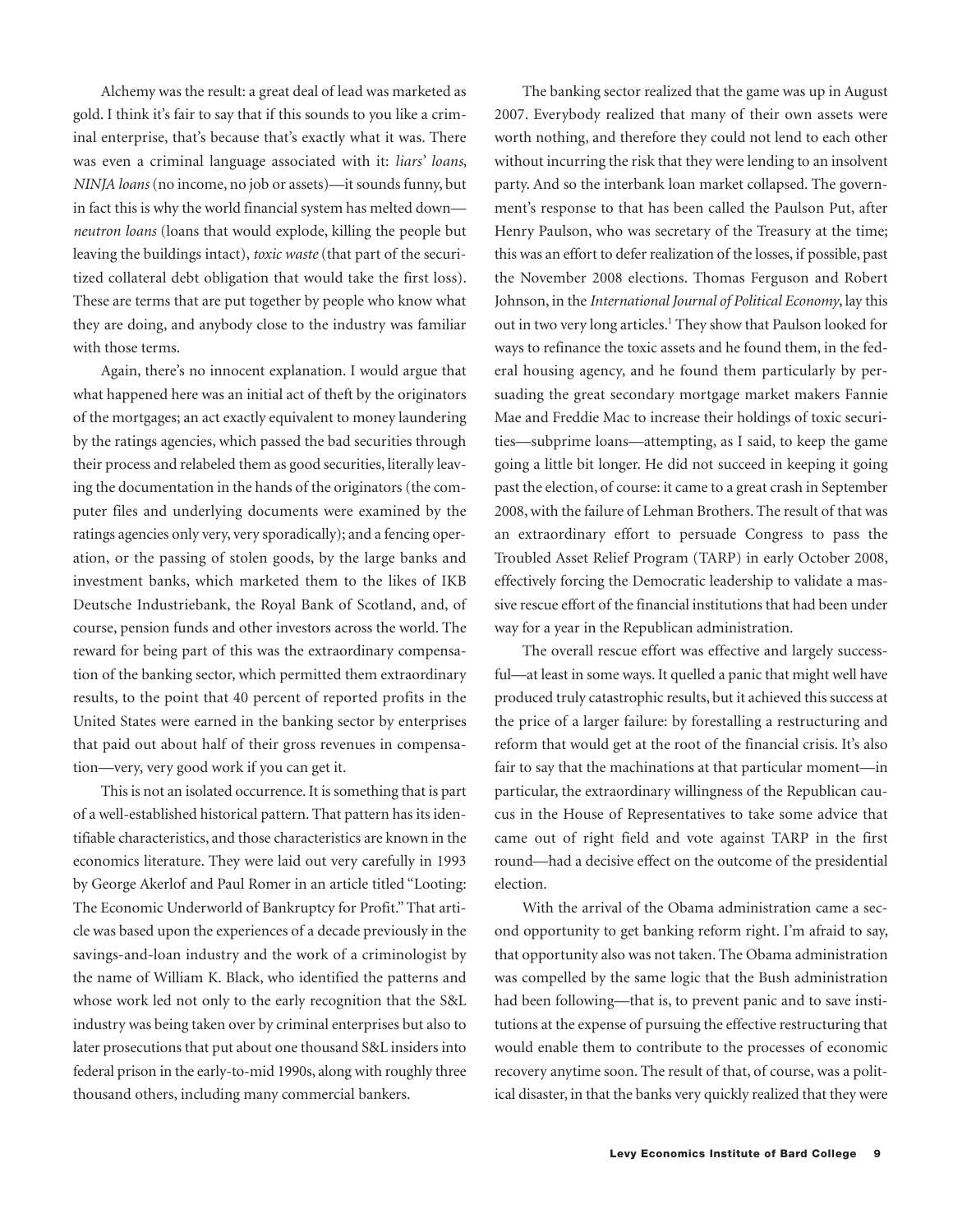saved. They were saved by a relaxation of the accounting standards that permits them to this day to continue to fail to realize their losses—losses that will not be repaired. It permits them to operate profitably without making loans, by borrowing from the central bank for practically nothing and then lending back to the government for 3 or 4 percent—again, very good work if you can get it; I advise everyone to take out a bank charter without delay—and to pay themselves bonuses, too.

At the same time, the great institutions that I spoke of earlier—the great public-private institutions that create obligations for the federal government along with the progressive income tax, among other things—cooperated through a process economists know as *fiscal stabilization*, putting the government into deficit far beyond any prior predictions of what was sustainable or stable, and creating, in exact Godley fashion, a corresponding financial surplus in the private sector. Savings went ahead of investment, so that the savings rate has gone up just as the government deficit has. This is an accounting necessity, as the two are exactly the same phenomenon simply recorded on opposite sides of the balance sheet. That was the principal reason why we didn't move into the Great Depression, Mark II. We have a very large government sector that moved very rapidly to stabilize activity, as a result of processes that were baked in the cake and did not require new legislation. There was in addition to that a very useful stimulus bill, the American Recovery and Reinvestment Act, which, while not as large as I would have liked it to have been, certainly is contributing now to preventing the complete meltdown of state and local governments, and to providing construction jobs in the public sector.

That's roughly where we are at the present time. There are some successes—as I say, things could have been worse—but the successes are marked by four extreme limitations. The first is in the housing sector. Remember that housing is a source of financial wealth of what was once the American middle class. That middle class is largely lost. The equity that it built up in its homes over many decades is severely impaired. A very large part of that group owes more on its mortgages than it could receive were its houses on the market, if it could sell its housing at all. Those with very few other liquid assets are effectively financially insolvent. This is a problem that will only be resolved over a very long time horizon, as people give up their homes and move into rentals reversing, in effect, one of the greatest social projects of the 20th century. It's a process that is under way, but it will be a long one, and very painful.

A second broad area where we are not succeeding is in the institutions that provide services at the state and local levels: higher education, public schools, libraries, parks, police and fire departments, all of which are under intense pressure as a result of the federal government's failure to completely fill the enormous budget gaps that have opened up, particularly in states where the housing crisis is most intense, like California and Florida. The result is the functional dismantling of the major institutions of the American welfare state going on as we speak. The University of California has long been the greatest public university ever created. What's going on there now—massive budget cuts that have led to higher fees and fewer classes—is very sad. It's shameful. And it's hard to imagine how it will be reversed.

The third area is the financial sector: how does it regain trust and build confidence? The problem with trust is that it cannot simply be regained; it has to be earned. It has to be merited. And once reality sets in, once information is available, once people realize the extent of the corruption and criminalization at the root of this problem, trust cannot be regained until the wheels of justice turn. I gave testimony to this effect to the Senate Judiciary Subcommittee on Crime and Drugs on May 4. The issue has been raised in other Senate subcommittees as well. It's being raised by the Financial Crisis Inquiry Commission chaired by Phil Angelides. It's being raised by the Securities and Exchange Commission. It's being raised at the Justice Department. It's being raised by a congresswoman named Marcy Kaptur (D-OH), who has sponsored a bill to provide an extra thousand agents to the FBI to investigate white-collar crime. That process, once started, must be completed, or trust cannot be restored. If it is circumscribed, then the consequences will be roughly the same as the consequence to the airlines if we give up air traffic control: no one will use the institutions because the information about their lack of safety will be out there but the corrected actions will not have been taken. That's the challenge we'll have to face going forward.

The fourth area where we have not succeeded is international. Not enough has been made of the link between the American crisis, which peaked in 2008, and the European crisis peaking now. It has been customary to treat the events in Europe as a Greek crisis, as a situation related to the particular profligacy of the Greek government over the years—a profligacy that was only revealed by, certainly not caused by, the present socialist government. I think this is s a profoundly misleading narrative, one very similar to that blaming the crisis of U.S. states on localities,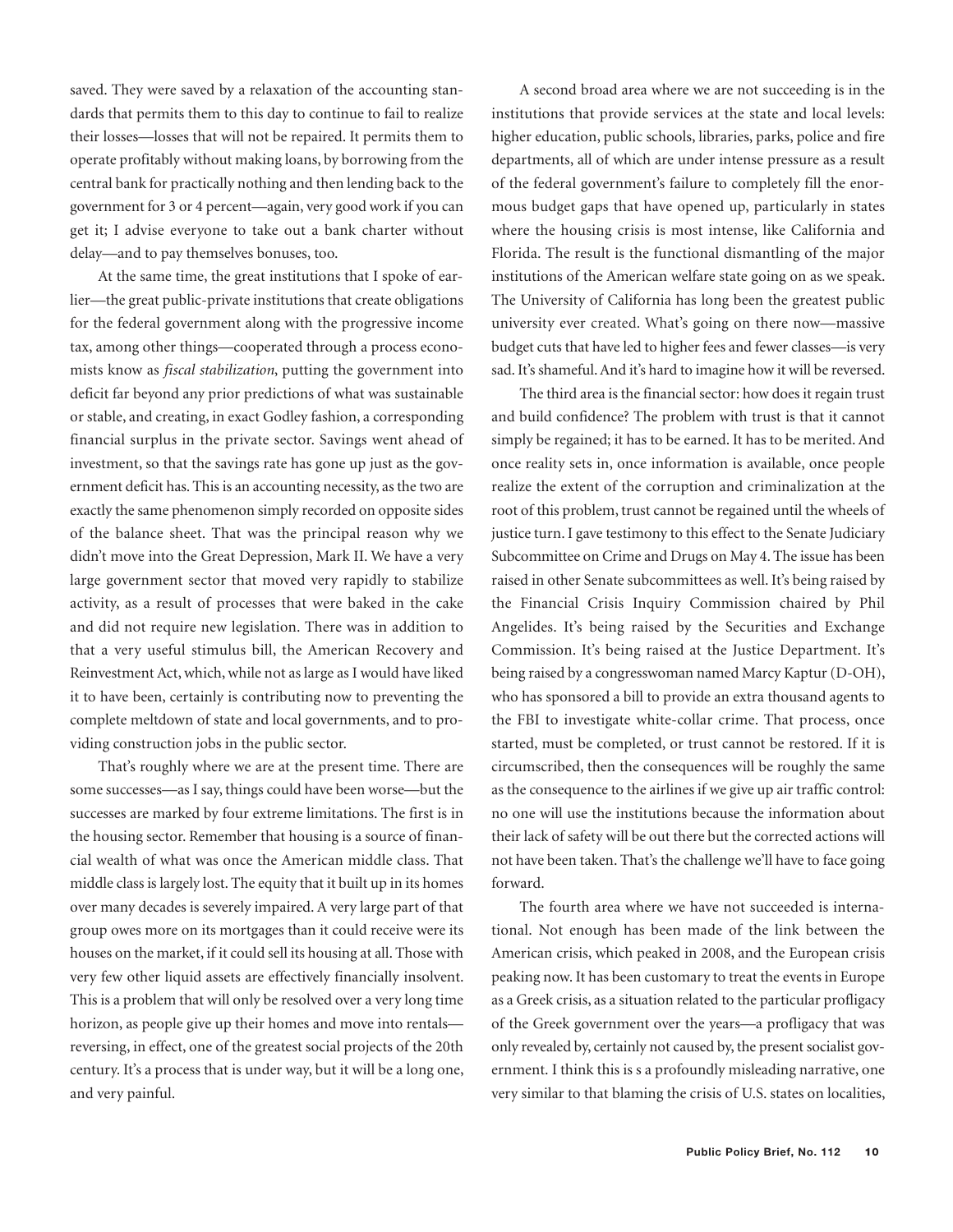and it fundamentally misses the essential story. Let's ask at what time the spreads on Greek government bonds began to diverge from those on German government bonds. The answer is September–October 2008 or just after, and those spreads have been diverging ever since.

Why is that? I think the answer is obviously not related to Greece but absolutely related to New York and Washington, to the crisis in the United States and a generalized flight to safety, away from anything that might be considered problematic movement that ultimately leads to a political game between the bond markets and the most powerful political entities available, the European Union and the European Central Bank, over whether those entities will relieve the large financial institutions of the losses associated with the failure of borrowers to refinance their debts. This game is in the process of being resolved, and I think the only way it *can* be resolved is with the capitulation of the authorities and the Europeanization of Mediterranean debts.

This leaves Europe with something very similar to what we have in the States, a situation in which the banks have been effectively rescued but the economies have not, and the price is paid by relentless rounds of fiscal austerity. We may get more of this at the federal level in the United States in the months to come, leading to an essential inability of economies on both continents to move back to a pattern of constructive growth, with the public and private sectors in balance, because there is nothing on the private side that will take up the losses being incurred on the public side. That raises a very deep question in my view: Going forward, is it possible to construct a world in which we have extraordinarily powerful private financial markets, equipped with what Warren Buffett called "financial weapons of mass destruction"—credit default swaps—greatly outbalancing the value of the assets against which they are written and therefore dominating the markets? Markets in which these instruments determine the price of every bond issued by every public authority except, perhaps, the Government of the United States itself? In that environment, how is it possible to reestablish either long-term corporate borrowing for entrepreneurial purposes or long-term government borrowing for capital improvements and improving the quality of life? And if that is not possible, what alternative institutions do we propose?

Last summer I attended a very interesting conference in Umbria sponsored by the Russian Academy of Sciences and presided over by former President Mikhail Gorbachev. It was small—13 to 15 people. I was the only American, and I gave my

remarks at the opening session. I said, "Mr. President, when Homer returns to write the history of this epoch, he will no doubt say that the Russian mathematicians streamed forth from Muscovy in 1991 and presented themselves before the gates of Wall Street bearing the gift of quantitative risk management, and they were received with joy. In 20 years they had done their work and succeeded in destroying the whole place. It was the greatest Trojan horse operation since Troy. So he will no doubt say, Mr. President, that you were responsible not only for the demise of Soviet Communism but also for the demise of financial capitalism." To which Gorbachev responded, "I've been accused of worse."

We do have to ask whether Marx, Lenin, and Luxemburg may have the last laugh in this matter. If we do not wish them to have the last laugh—and I do not; I would much rather it be John Maynard Keynes, Wynne Godley, and Hyman Minsky who have the last laugh—then we really must get to work and change not only our thinking but also our actions at this stage. Because I think that the moment when the issue will be decided is not very far away.

*Transcribed by Amy Masarwe.*

#### **Note**

1. See Thomas Ferguson and Robert Johnson, "Too Big to Bail: The 'Paulson Put,' Presidential Politics, and the Global Financial Meltdown. Part I: From Shadow Financial System to Shadow Bailout," *International Journal of Political Economy* 38, no. 1 (Spring 2009): 3–34; and "Too Big to Bail: The 'Paulson Put,' Presidential Politics, and the Global Financial Meltdown. Part II: Fatal Reversal—Single Payer and Back," *International Journal of Political Economy* 38, no. 2 (Summer 2009): 5–45.